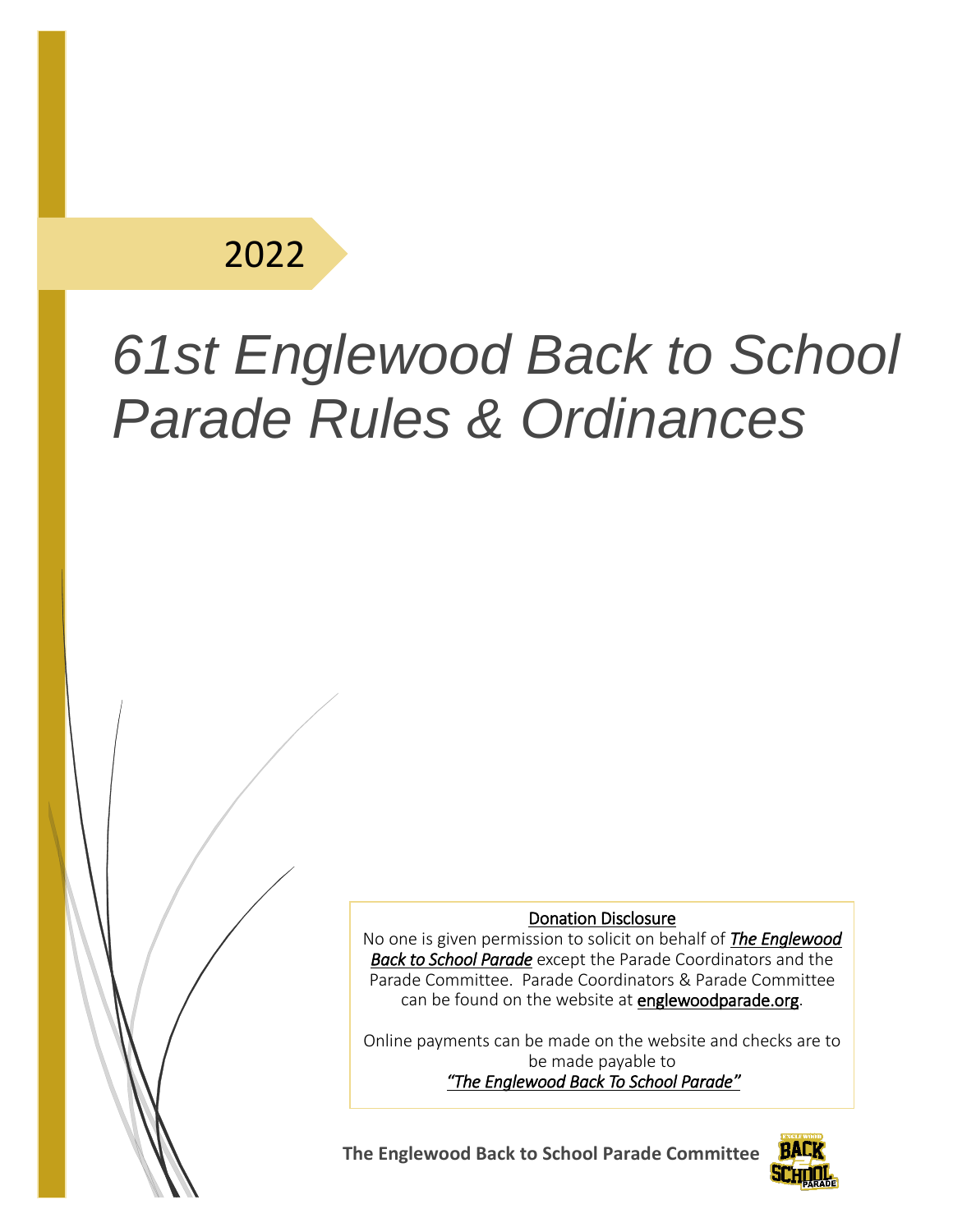The Englewood Back to School Parade is for the deserving youth/children of Englewood. Its sole purpose is to provide encouragement to stay in school, to provide entertainment and recreation for them and their families. It is not a vehicle or platform to be used by individuals, groups, organizations or companies to demonstrate their political, social or other views or is it a means by which behavior and/or opinions inappropriate for youth/children are to be displayed.

In order to ensure that all have a fun, enjoyable, and safe parade, parade picnic and after parade activities, we are requesting that you adhere to the following rules and ordinances during this year's *61st Englewood Back to School Parade* scheduled for *Saturday, August 20, 2022*.

As a parade participant (march procession participant, volunteer, parade marshal, royal court appointee, grand marshal), you agree to be photographed, videotaped and grant the Englewood Back to School Parade Committee or its appointee permission to put the finished footage/photography to any uses it may deem proper including (though not limited to) marketing, advertising and PR related activities (using – though not limited to print, radio, television, internet and social media). You hereby release, discharge and agree to save harmless the Englewood Back to School Parade Committee, its appointees, representatives, affiliates, partners or volunteers from any liability or claimed liability in connection with the aforementioned uses of your photograph, name, likeness or performance, including, but not limited to, any claim you have or might have for invasion of privacy, misappropriation and/or defamation.

*\*\* The Englewood Back to School Parade Committee may be referred to as "the committee" in these rules and ordinances. \*\**

- 1. **Participants must observe all applicable rules and regulations of these ordinances** as well as all applicable federal, state, county and local laws and rules. The foregoing rules prescribe the terms of participation in the Englewood Back to School Parade, parade picnic and after parade activities. All participants must adhere to these rules and ordinances and any other rules and regulations promulgated by The Englewood Back to Parade Committee. All participants must also follow instructions from **police** and **parade marshals** or be barred from the parade. The Englewood Back to School Parade Committee reserve the right to remove any participant from the parade either prior to assembly, while assembling or any time during the parade, parade picnic and after parade activities.
- 2. **The Englewood Back to School Parade Committee reserves the following rights**:
	- a. To accept or decline any participant, vendor or volunteer's application and/or entry form. A written notice will be given to applicant informing them of the reason why a denial of participation was issued. The committee's decision regarding all participant application(s) are final.
	- b. To deny permission to participate in The Englewood Back to School Parade and picnic activities after parade march/procession to any individual, group, company or organization that does not fully comply with these rules and ordinances. The committee's decision regarding all participant application(s) are final.
	- c. To determine any participant's failure to comply with these rules and ordinances. Any individual, group, company or organization permitted to participate in the Englewood Back To School Parade

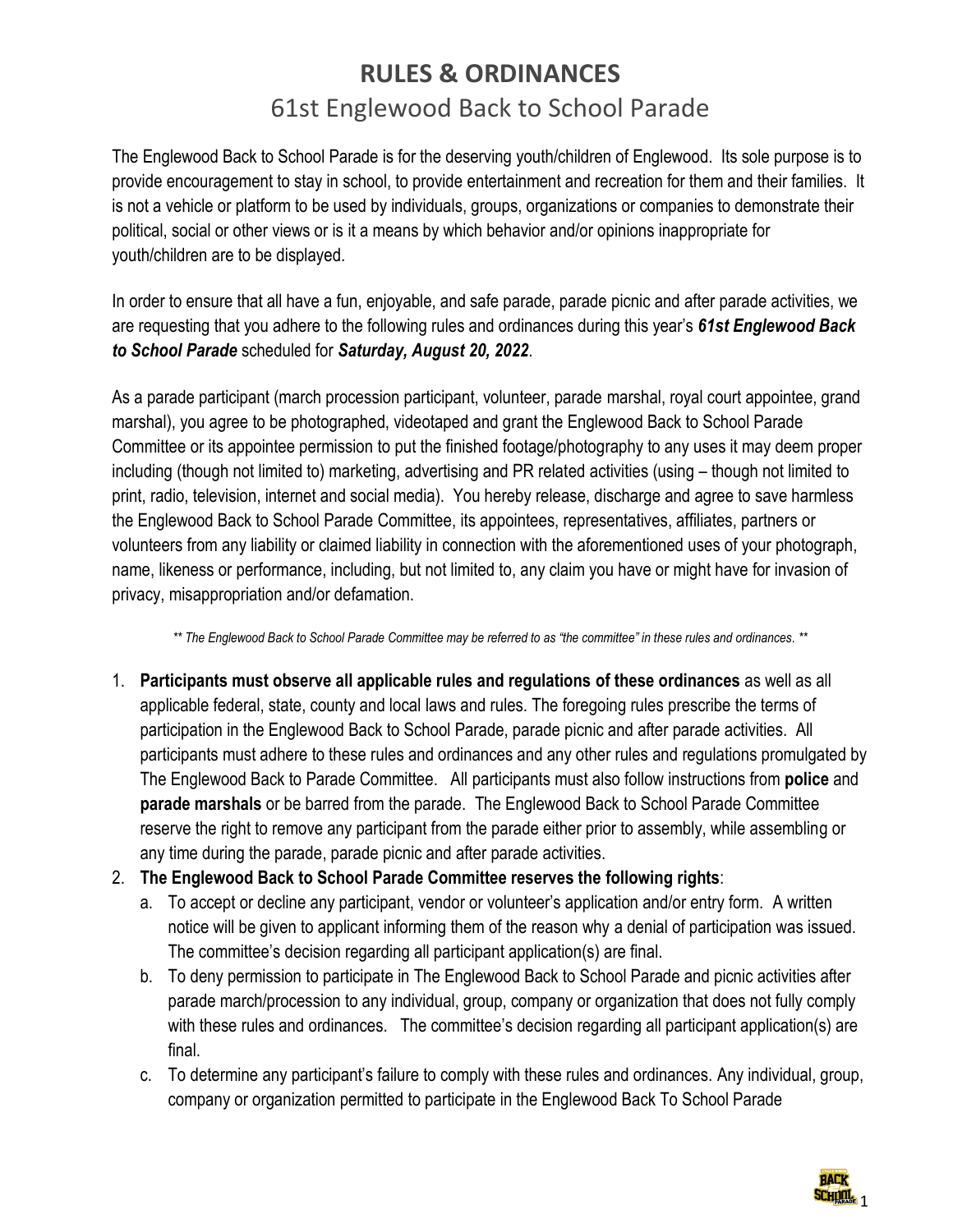and picnic agrees to abide by all rules & regulations now or hereafter promulgated by the parade committee. Failure to comply by any individual, group, company or organization will result in the denial of participation in the Englewood Back to School Parade and picnic and/or after parade activities.

- d. To approve or disapprove the wording of any sign carried or otherwise displayed in the Englewood Back to School Parade, picnic or after parade activities.
- e. To limit the number of marchers in the parade on behalf of any particular participant.
- f. To approve uniforms, costumes or other clothing worn by individuals, companies, groups, or members of any organization participating in the Englewood Back to School Parade, picnic or after parade activities. The committee also has the right to withdraw any participator(s) of which uniform or performance does not meet the parade rules and regulations or conform to the standards of reasonable public taste and fit the parade theme.
- g. To approve messages, audio, verbal, musical or video used by participants in the Englewood Back to School Parade, picnic or after parade activities.
- 3. **Alcoholic beverages** are forbidden on any float, in any vehicle, or on the person of any participant. Participants consuming alcohol prior to or during the parade will be removed from the lineup. All city, county and Illinois State statues concerning the consumption of alcoholic beverages will be strictly enforced by the parade marshals before, during and after the parade and picnic. *PLEASE SEE, "Just the Facts" from the Illinois Liquor Control Commission and Under21Laws.*
- 4. **Livestock, reptiles, wild and domestic animals** shall not be in the 58th Englewood Back to School parade.
- 5. **Participants that do not appear on parade day** without prior notification to parade committee jeopardize future participation in the Englewood Back to School Parade.
- 6. **Political campaigning is not permitted**. During march processions, individuals, groups, organizations or companies may wear paraphernalia of their own political campaign but not of another whom the procession participant supports. Literature cannot be passed out during parade procession, parade picnic, or during parade activities at the park.
- 7. The Englewood Back to School **Parade Committee does not accept the responsibility** for travel, food, or lodging expense of any participant, group or organization.
- 8. There is **no application fee(s)** assessed for participants of the Englewood Back to School Parade.
- 9. **The rules and regulations** maybe mailed, electronically sent (emailed) or given at a mandatory or a regular scheduled parade meeting.
- 10. **Parade will go on rain or shine**. Group's contact person that was listed on group's application form will be notified if the parade is cancelled.

#### **PARADE LINEUP INSTRUCTIONS**

- 1. Registration will take place at 57<sup>th</sup> & Halsted beginning at 8:30am.
- 2. While in this location, lead volunteers will give you further information regarding line-up procedures please follow their instructions.
- 3. All participants upon registration will be asked to sign in and receive further instructions that the Englewood Back to School Parade Committee deems necessary.
	- a. You must have submitted a participant application.

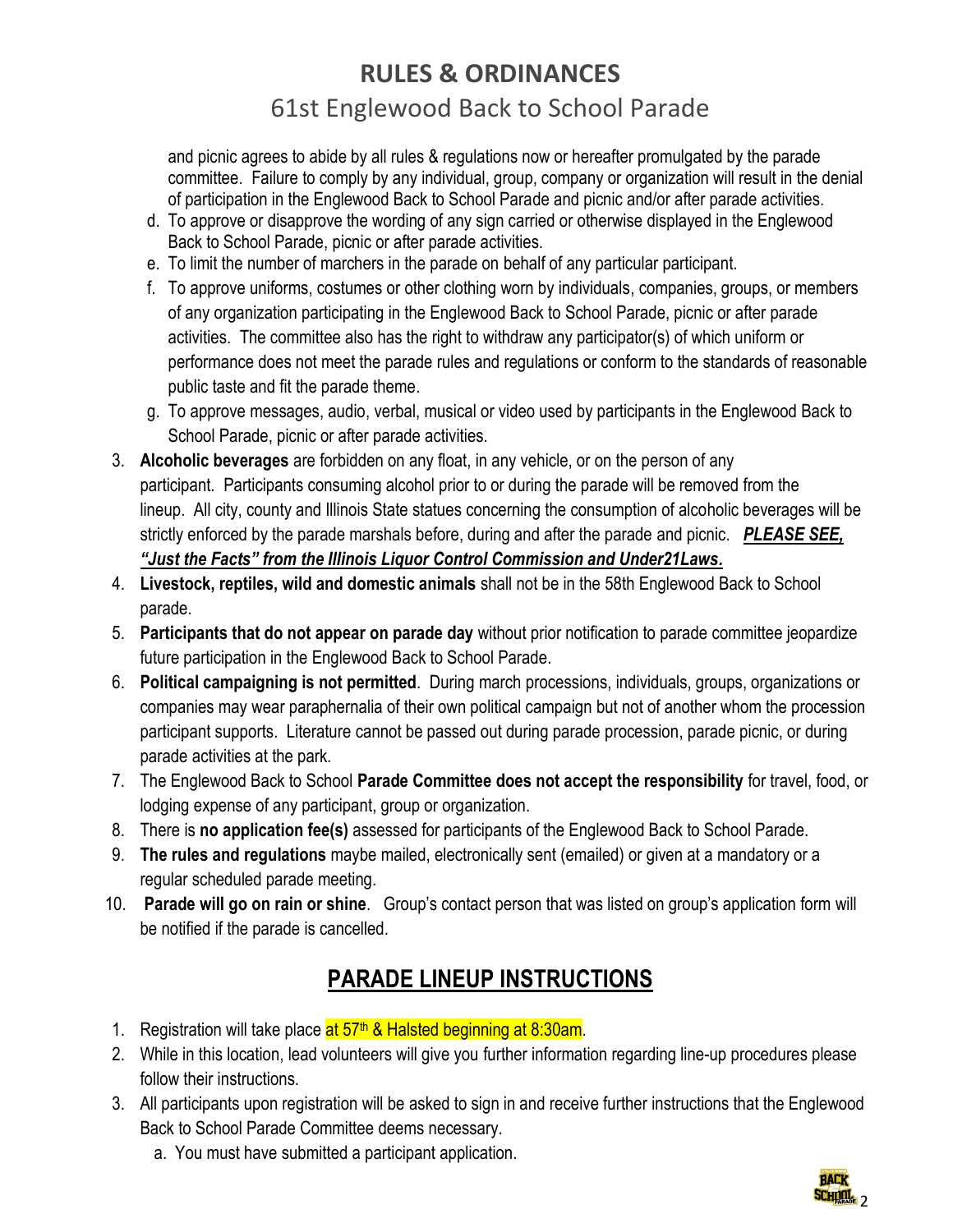- 4. All marching groups must designate a group leader, who will march on the *left side* of the group during procession.
- 5. Vehicles should be prepared to show vehicle insurance and drivers of any and all vehicles in the parade areas must possess a valid driver's license, be at least 18 years old, and possess all liability vehicle insurance.
- 6. No vehicle may accompany marching participants without written approval from the Englewood Back to School Parade Committee.

#### **ROUTE**

The parade participants will assemble on 56<sup>th</sup> & Halsted. Parade march will begin at 10:30am on 57<sup>th</sup> Halsted traveling South to 63<sup>rd</sup> Street turning West on 63<sup>rd</sup> & Halsted traveling to 63<sup>rd</sup> & Racine Avenue traveling South on Racine to o 65<sup>th</sup> and Racine. Parade Participants will enter into Ogden Park at 65<sup>th</sup> & Racine.

#### **FLOATS**

- 1. No overloading of parade float with either people or equipment.
- 2. All equipment of any kind added to the float by sponsor must be secured by sponsor. a. Float Company nor the Englewood Back to School Parade is not responsible for lost/stolen items.
- 3. We cannot transport people or equipment other than through the parade itself.
- 4. No pickup before or after and no return to parade line up area.
- 5. No alcohol/drug use or intoxicated participant.
- 6. Children must be supervised by an adult.
- 7. Riders must remain on the parade float during the parade, except in an emergency.
- 8. No storage or any handouts are allowed on the parade float or in parade vehicle.
- 9. Adhere to all instructions given by float company upon purchase.

#### **BANDS & MARCHING/WALKING PARTICIPANTS**

In order to ensure that all have a fun, enjoyable, and safe parade, parade picnic and after parade activities, we are requesting that you adhere to the following rules and ordinances during this year's *61st Englewood Back to School Parade* scheduled for *Saturday, August 20, 2022*.

- 1. Follow directions/instructions of parade volunteer(s) and parade marshals and their assistants at all times.
- 2. Your vehicle and marching team is to be in its designated line-up position by 10:15am.
- 3. Once the parade procession has begun and you are not in your designated assigned line-up position, your parade line-up position is no longer valid. Your vehicle or marching team will be placed into the line of flow at the marshal's or parade volunteer's discretion. *DO NOT ATTEMPT TO POSITION YOURSELF*.
- 4. Stay off resident's lawn, yards and porches.